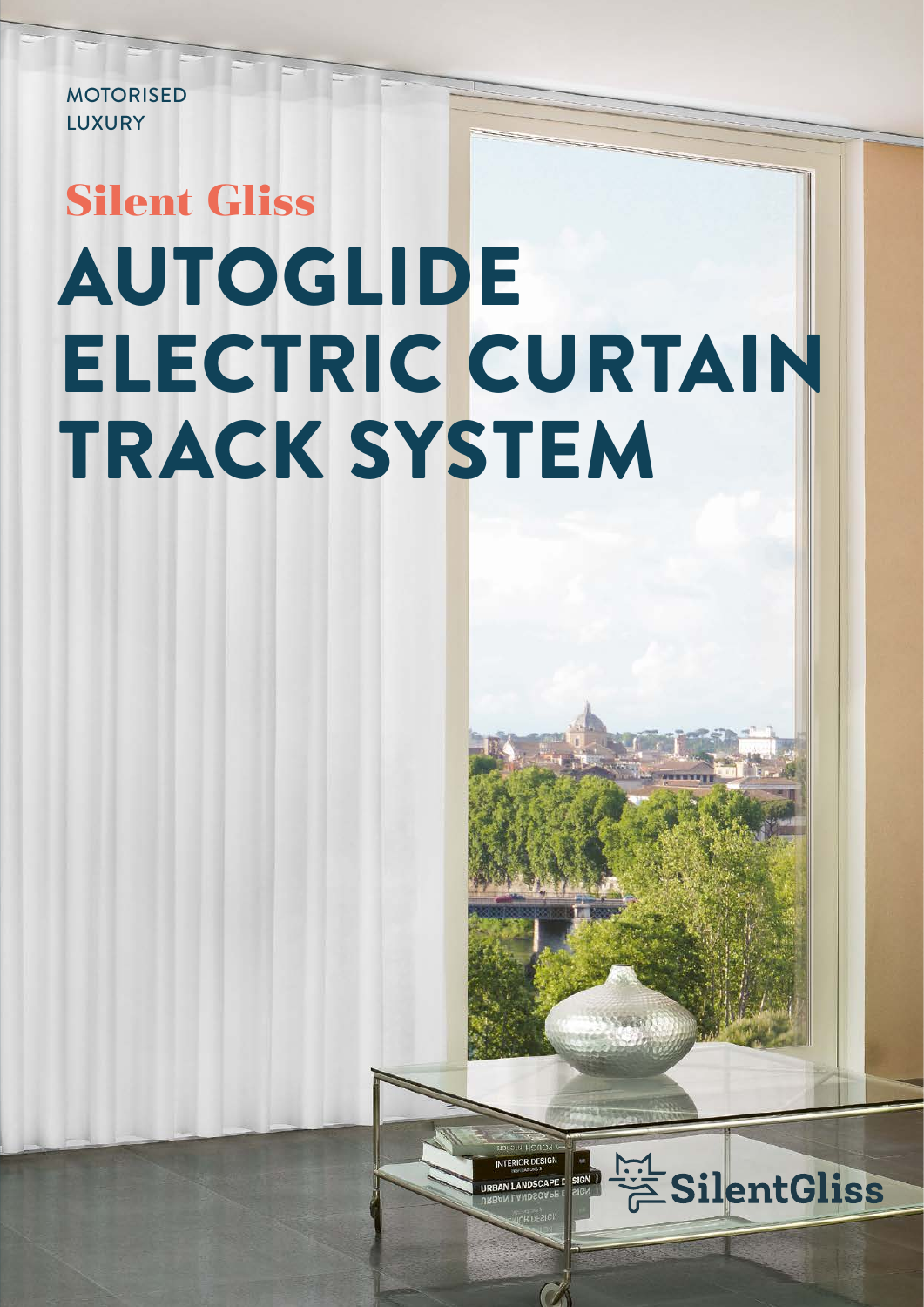

## A simple touch of luxury

Wherever you are, whatever you are doing, you can rely on our made to measure electric curtain track system SG 5100 Autoglide.

This electric track allows you to open and close your curtains by switch, remote control or by a timer unit, particularly useful when you are away from home.

### **WAVE**

As well as classic curtain heading systems such as pinch pleat, SG 5100 Autoglide is also compatible with our contemporary Wave curtain heading system which allows the curtain to hang in a continuous wave. Smooth, simple and elegant.

#### **TOUCH & GO**

Intuitive and easy operation – by pulling the fabric, the curtains open and close. Additionally, should the power fail, the integrated manual override allows you to move the curtains by hand.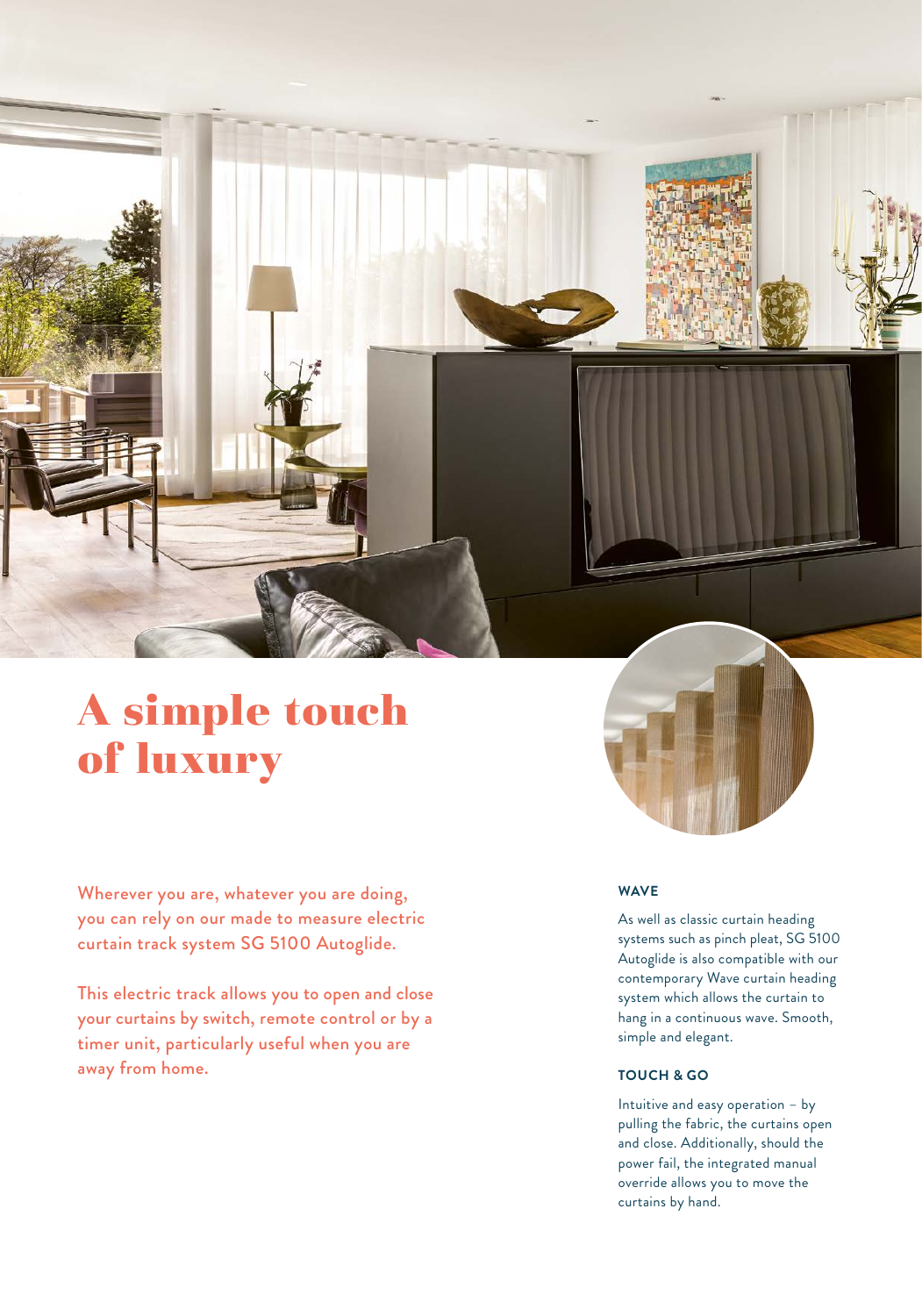#### **TECHNICAL OPTIONS**

SG 5100 Autoglide is available in four system options, all with a maximum track width of 5m carrying curtains up to 25kg. It can be bent for bay and curved windows and installation is easy with a 5m power cable and a 3-pin plug – it is simply 'plug and play'!

#### **SG 5100B AUTOGLIDE – WALL SWITCH**

This base system offers operation via a single channel wall switch. Simple operation at the touch of a button.

#### **SG 5100R AUTOGLIDE – REMOTE CONTROL**

In addition to the wall switch, the SG 5100R is supplied with a remote control handset.

#### **SG 5100T AUTOGLIDE – TIMER UNIT**

This option is supplied with the wall switch and a timer unit which allows pre-programmed opening and closing times, combining a touch of luxury with an excellent deterrent to intruders.

#### **SG 5100TC AUTOGLIDE – TOTAL CONTROL**

The total control option includes a wall switch in combination with the remote control and the timer – giving you ultimate choice of control methods over your system.